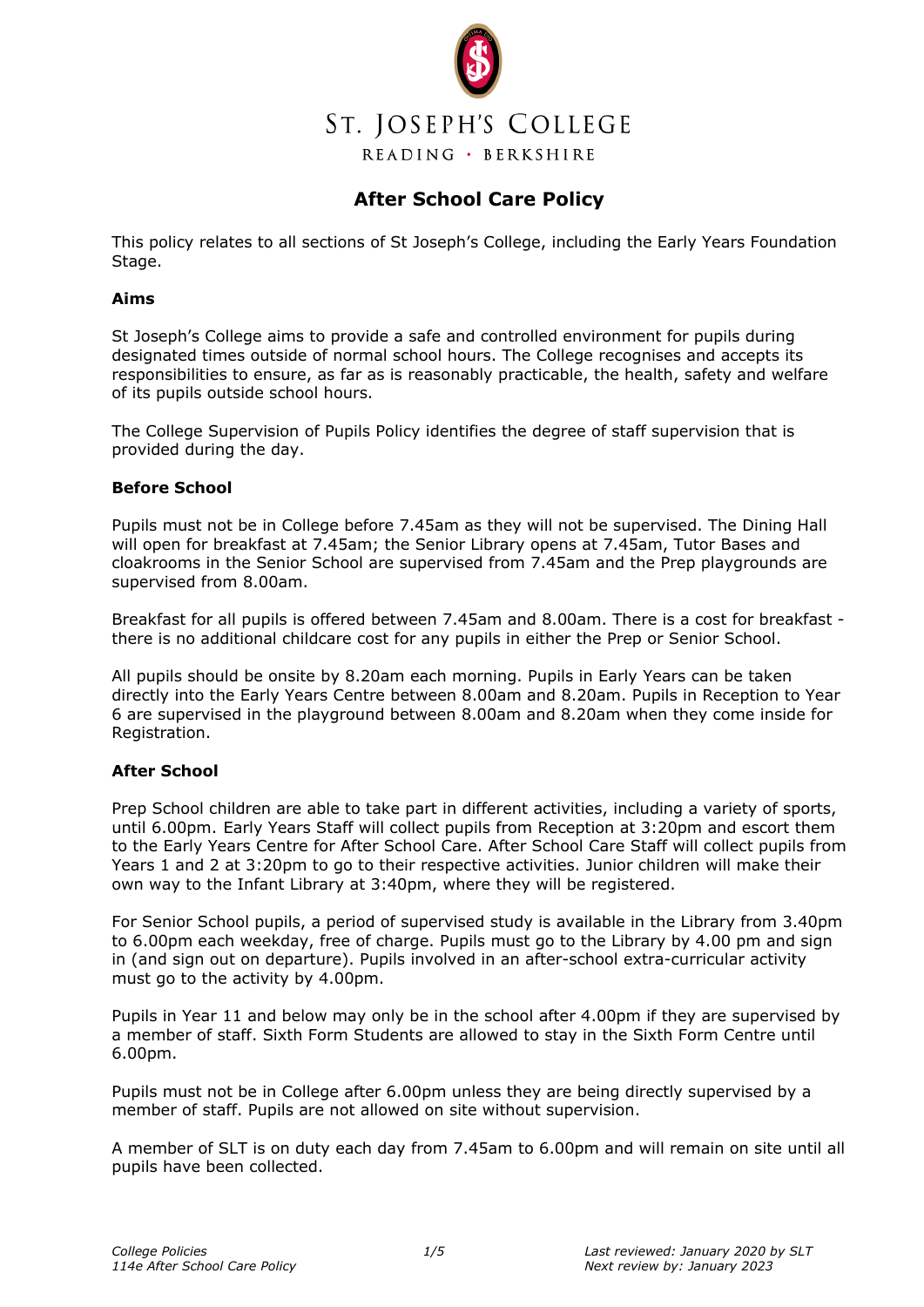

## **Additional information relating to the Prep School, including the Early Years Foundation Stage**

The After School Care Staff are committed to ensuring the best interests of children's welfare, care and development at St Joseph's College.

The staff are expected to display a commitment to treating all children as individuals and with equal concern and respect.

To provide a well-planned and organised play environment that offers children rich and stimulating experiences, alongside opportunities to explore, experiment, plan and make decisions for themselves. The programme of activities will recognise and take into account the differing ages, interests, backgrounds and abilities of the children.

To provide children with a range of equipment and resources appropriate to their age and interests and will be updated on a regular basis to ensure broken equipment is not in use.

Children will be offered access to outdoor play every day, subject to weather conditions in the Early Years Centre, Prep Playground and the Top Field which is secure and safe.

#### **End of the School Day**

At the end of the day, parents collecting children from the Early Years and Reception classes can come and wait by the Early Years garden where teachers will hand over pupils directly to parents. Teachers dismiss children in Years 1 and 2 directly from the classroom door which opens onto the playground.

In the Junior Section we encourage growing independence and parents are encouraged to meet their children near the Prep gates in the Broad Oak car park. A member of staff will be on duty in this car park for a short while at the end of the day. We do not allow pupils to walk across to the main car park to meet parents, but expect parents to park and walk to the Prep gates to meet their children.

Children who finish school at 3.20pm, but have siblings in the Junior Section, will be looked after in the Prep Lobby until 3.40pm without charge, so parents only need to make one journey to school at the end of the day.

We realise that traffic levels are unpredictable at times and so provide a buffer of 10 minutes at the end of the day where we will supervise your child without charge. After this, i.e. after 3.30pm for Early Years and Infants, and after 3.50pm for Juniors, any pupils still uncollected will be taken to After School Care where they will be supervised until your arrival. There is a charge for this supervision.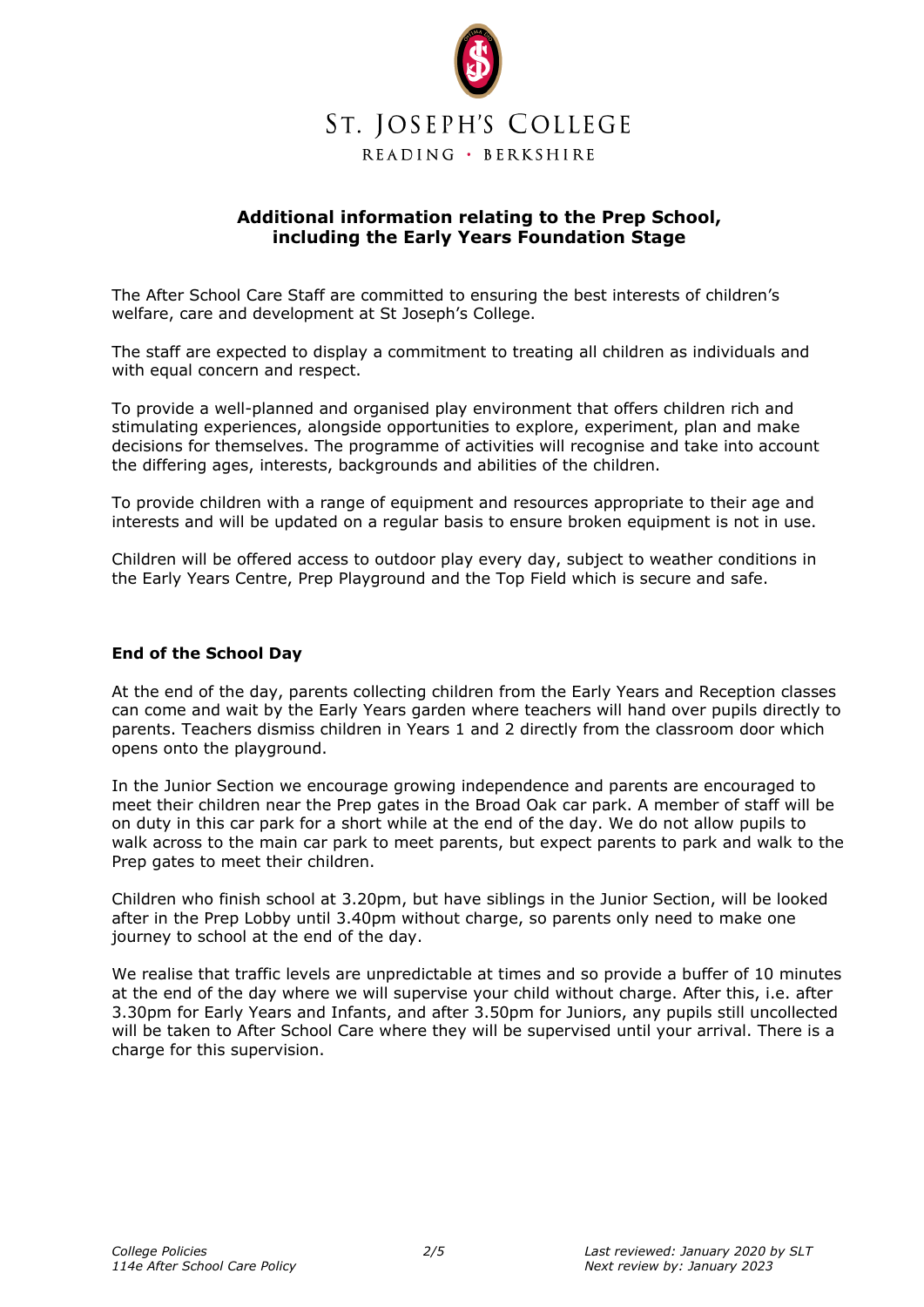

## **Staff to Children Ratios**

St Joseph's College is conscious of the importance of maintaining adequate staff to child ratios, ensuring that children are cared for safely and given adequate attention and support. In all cases, the minimum staffing ratio for children aged 3-5 (Early Years and Reception) will be 1:8.

For Year 1 – Year 6, there are 5 members of After School Care staff that work with a minimum staffing ratio of 1:15, although guidelines for this age group allow a ratio of 1:30.

At St Joseph's College there are always at least two members of the College Leadership Team on site for assistance and emergencies.

#### **Hours**

After School Care runs during term time Monday - Friday, starting at the end of the school day. Sessions run until 5:15pm or 6:00pm and will not be available on the last day of term, when the College closes at 12:30pm.

- All spaces are subject to availability and based on ratios<br>• Places are allocated on a first come first serve basis
- Places are allocated on a first come first serve basis
- Children can be collected at any time during the hours the After School Care runs.
- After School Care is open to all children from Early Years to Year 6
- Early Years Staff will collect pupils from Reception at 3:20pm and escort them to the Early Years Centre for After School Care
- After School Care Staff will collect pupils from Years 1 and 2 at 3:20pm to go to their respective activities
- Junior children will make their own way to the Infant Library at 3:40pm, unless there is a need for an adult to accompany them

#### **Absence**

If your child has been booked into After School Care in advance and they are absent from school, the fees are still payable.

#### **Venue**

After School Care is usually based in the Infant Library and Infant classrooms. Different activities are carried out in other locations within the College premises.

## **Register and Collecting**

- A register of children who attend After School Care is taken at the start of each session. This register is filed in the After School Care folder which is located in the Prep office
- Parents should collect their children from the Infant Library and classrooms, entering through the main door by the Prep Office
- If children are in a different location (e.g. Astro Pitches, Top Field, Prep Hall) a member of staff will meet the parent to sign the child out
- Parents are required to sign the register when collecting their child. They must also inform a member of staff before leaving with their child
- If a parent is unable to collect their child as arranged, they must call the Prep Office staff to co-ordinate alternative arrangements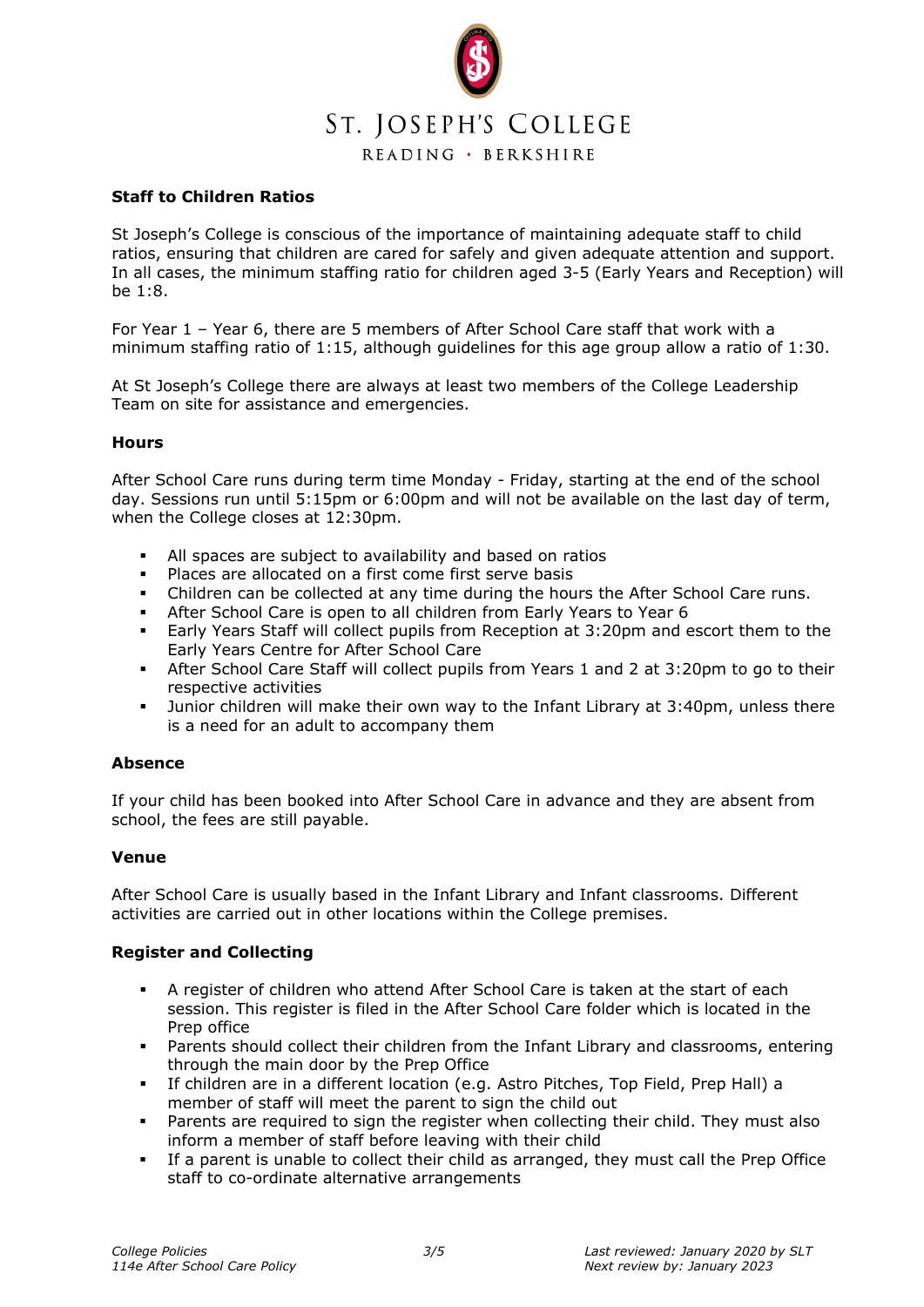

READING · BERKSHIRE

- If someone else will be collecting a child, the office staff must be informed by telephone or email. This information will then be passed onto the After School Care Staff
- Each family must agree a password with after school Care Staff, to be used by other adults collecting their child

#### **Late collection**

If a child has not been collected by the end of the session, parents will be contacted in the first instance by telephone. The emergency contacts parents have provided will be telephoned in the second instance. If these contacts are unavailable after approximately 30 minutes, Reading Children's Services will be informed.

Additional fees will be applied per 15 minutes for late collections. There are different rates for before 6.00pm and after 6.00pm.

## **Afternoon Tea**

Afternoon tea is provided for all pupils in After School Care. Pupils are escorted to the Dining Hall to have their tea. Fresh drinking water is available to the children at all times.

#### **Behaviour**

Children are expected to follow the College Behaviour, Rewards and Sanctions Policy at all times. Any concerns regarding behaviour will be reported to the College Leadership Team member of staff on duty.

#### **Health & Safety**

- All After School Care Staff follow the College Health and Safety, E-Safety, Safeguarding Policies and related documents to ensure the safety of all children.
- The procedures to follow in the event of a fire or evacuation are detailed in the Staff Handbook.
- All staff must make themselves familiar with the above documents.
- In case of emergency (such as medical or missing child) the College Leadership Team member of staff on duty will be informed immediately and procedures followed.

## **First Aid**

- All After School Care Staff and Prep School Office Staff are First Aid trained and have access to the medical room at all times during After School Care
- All accidents will be recorded on the Schools Management Information System by the After School Care Staff or the Prep Office Staff. The accident will be reported to the parent/carer when collecting their child
- Parents/ Carers of any child who becomes unwell during their time in After School Care will be contacted as soon as possible
- All staff must be made aware of the children who have Pastoral Care Plans and Supported Learner Plans and what they contain